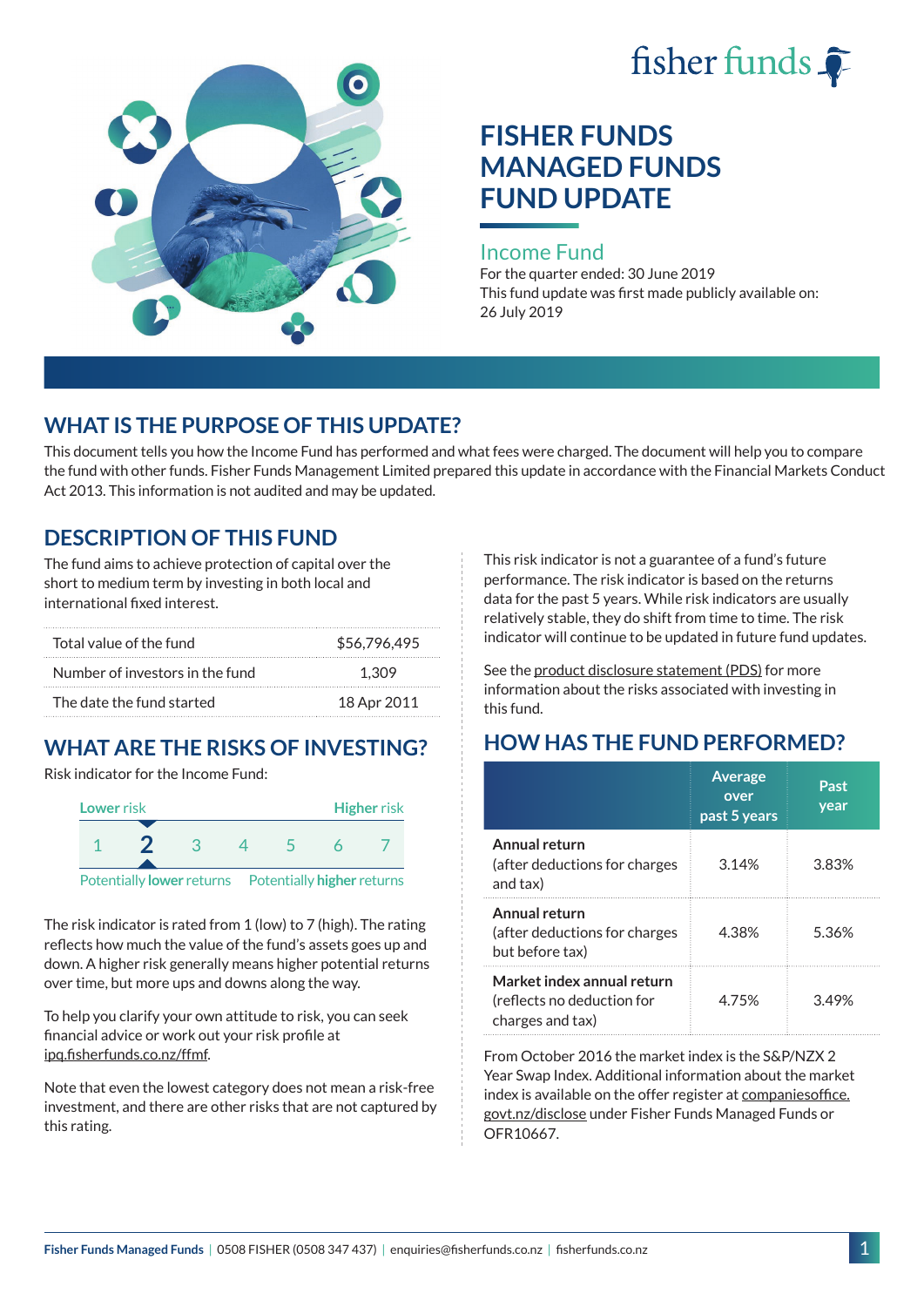## **ANNUAL RETURN GRAPH**



This shows the return after fund charges and tax for each year ending 31 March since the fund started. The last bar shows the average annual return since the fund started, up to 30 June 2019.

**Important:** This does not tell you how the fund will perform in the future.

Returns in this update are after tax at the highest prescribed investor rate (PIR) of tax for an individual New Zealand resident. Your tax may be lower. The market index return reflects no deduction for charges and tax.

### **WHAT FEES ARE INVESTORS CHARGED?**

Investors in the Income Fund are charged fund charges that include GST. In the year to 31 March 2019 these were:

|                                                       | % of net asset value |
|-------------------------------------------------------|----------------------|
| <b>Total fund charges</b>                             | 1.20%                |
| Which are made up of:                                 |                      |
| <b>Total management and</b><br>administration charges | 1.20%                |
| Inding:                                               |                      |
| Manager's basic fee                                   | 1 በ2%                |
| Other management and<br>administration charges        | 0.18%                |
| Total performance-based fees                          |                      |

Small differences in fees and charges can have a big impact on your investment over the long term.

### **EXAMPLE OF HOW THIS APPLIES TO AN INVESTOR**

Katie had \$10,000 in the fund at the start of the year and did not make any further contributions. At the end of the year, Katie received a return after fund charges were deducted of \$383 (that is 3.83% of her initial \$10,000). Katie did not pay other charges. This gives Katie a total return after tax of \$383 for the year.

#### **WHAT DOES THE FUND INVEST IN? Actual investment mix**

This shows the types of assets that the fund invests in.



#### **Target investment mix**

This shows the mix of assets that the fund generally intends to invest in.